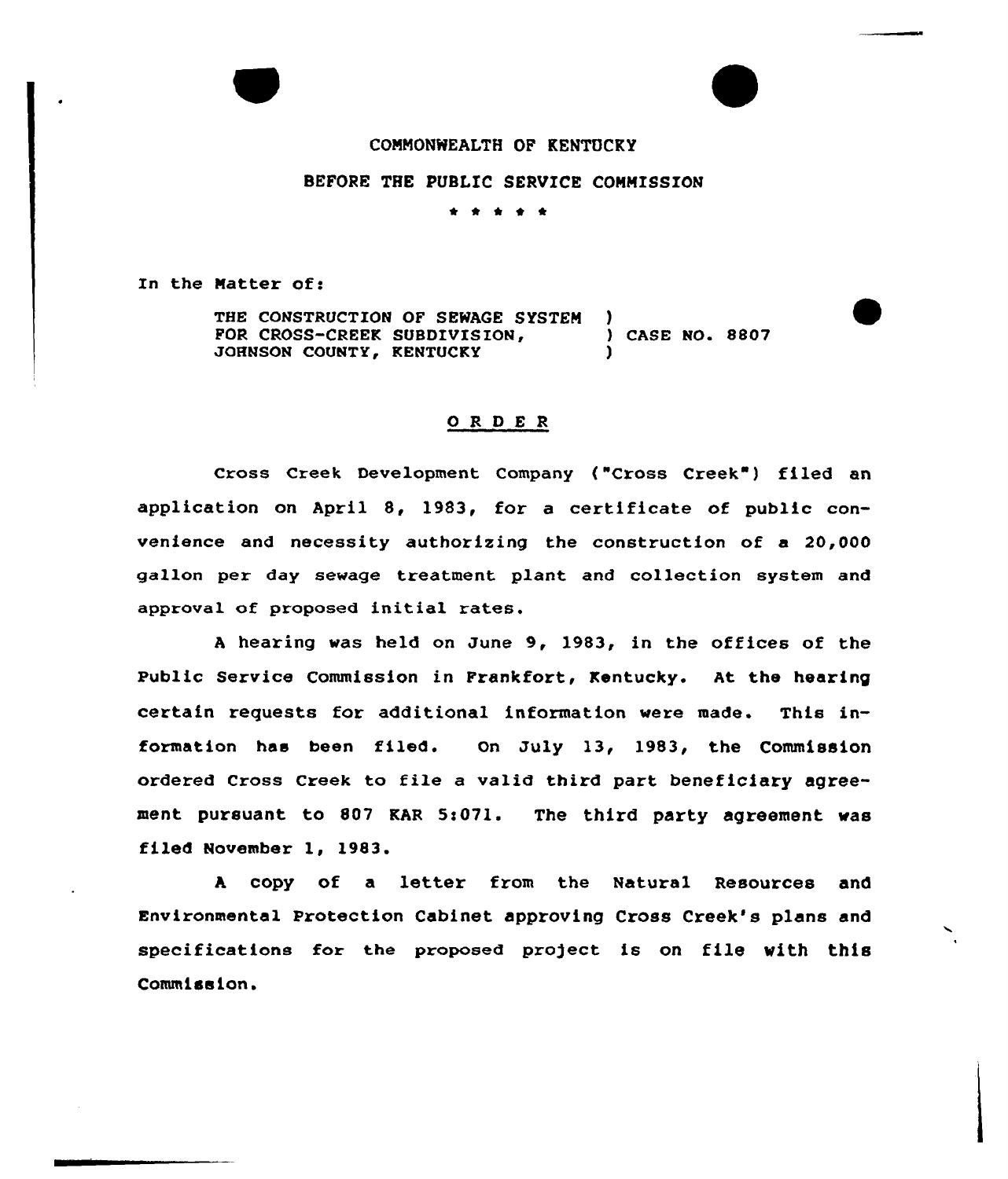

### TEST PERIOD

This is a proposed rather than an operating utility, and, accordingly, test-year information does not exist. Estimated pro forma expenses have been utilized for the determination of revenue requirements.

#### PROJECTED REVENUES AND EXPENSES

Cross Creek projected operating expenses of \$16,092 on the basis of providing service to 50 residential customers. The Commission is of the opinion that the projected operating expenses generally are proper and they have, therefore, been accepted with the following exceptions:

#### Naintenance Expense

Cross Creek proposed to include the amortization of its investment in pump, sewage plant and generator in its maintenance expenses. The Commission is of the opinion that this amortization is actually depreciation expense. Cross Creek's investment in plant is included in the cost of the lots. The Commission is of the opinion that to allow Cross Creek to recover its investment in plant both from the sale of lots and from its rates on depreciation constitutes double recovery and has, therefore, reduced Cross Creek's operating expenses by the amount of its de facto depreciation expense of \$1,820.

#### Street Lighting

Cross Creek has proposed to include \$2,432 in its operating expenses for the provision of street lighting. The Commission is of the opinion that this is not a proper expense to be incurred in the provision of sewage service and has reduced Cross Creek's

 $-2-$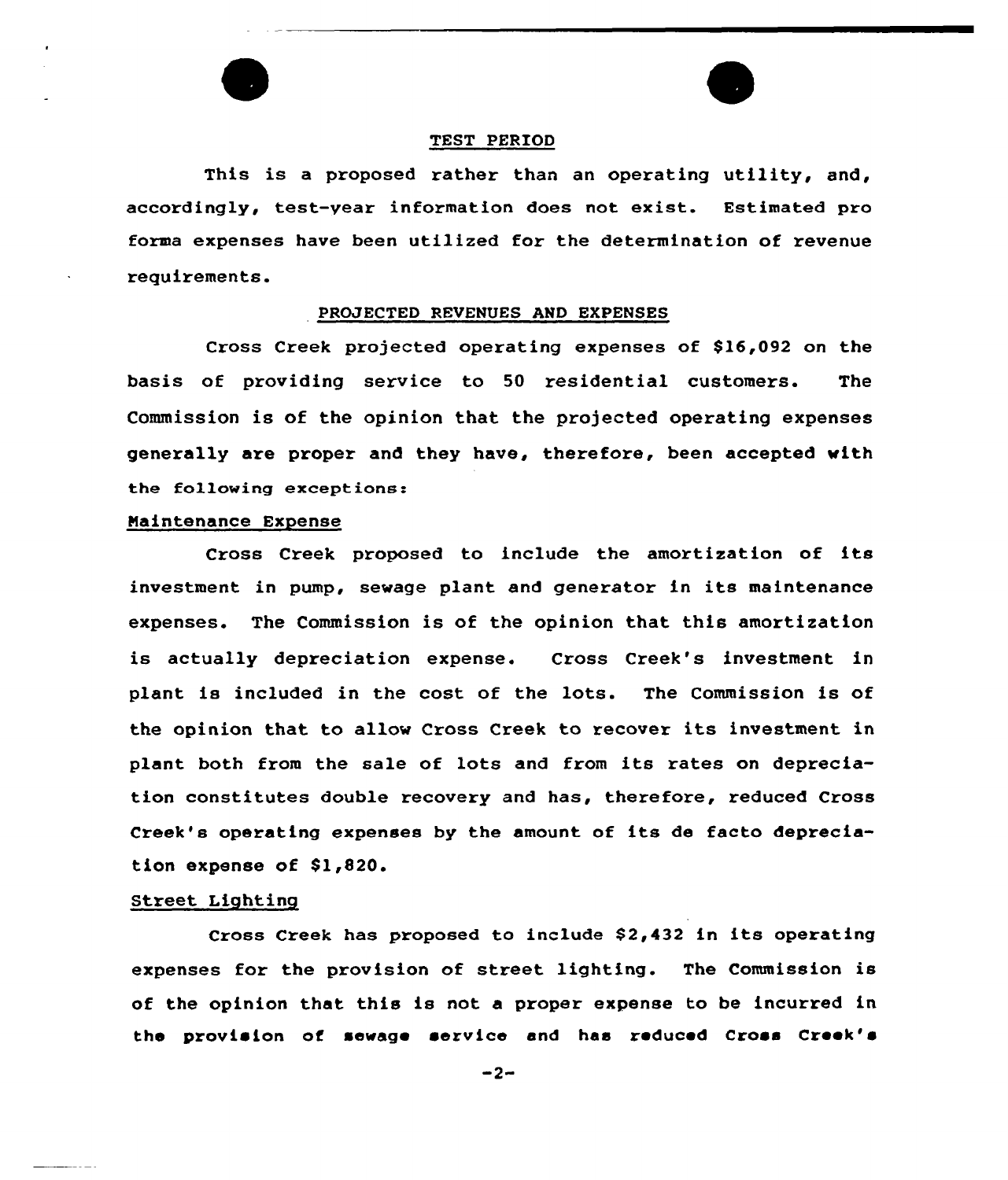proposed operating expenses by this amount. Therefore, the anticipated operating expenses of Cxoss Creek have been reduced to 011~840.

### REVENUE RE0UIRENENTS

Based on the current number of customers being served by Cross Creek, the rates proposed will not provide sufficient revenues to meet operating expenses and provide for adequate equity growth. The Commission is of the opinion that the rates proposed by Cross Creek are promotional in nature and that subsidization by the developexs will be required until such time as the number of customers served enable it to become self-supporting.

### PINDZNGS AND ORDERS

Based on the evidence of record, the Commission is of the opinion and finds that:

l. Public convenience and necessity require that the construction proposed in the application be performed and that a certificate of public convenience and necessity be granted.

2. The construction pro)ect proposed by Cross Creek consists of a sewage collection system and a 20,000 gallon per day sewage treatment plant to pxovide sewage service for a proposed subdivision consisting of 50 single-family residential unite.

3. The total cost of the construction project is estimated to be \$55,000 which will be recouped by Cross Creek at such time as all 50 lots of the proposed development have been sold.

 $-3-$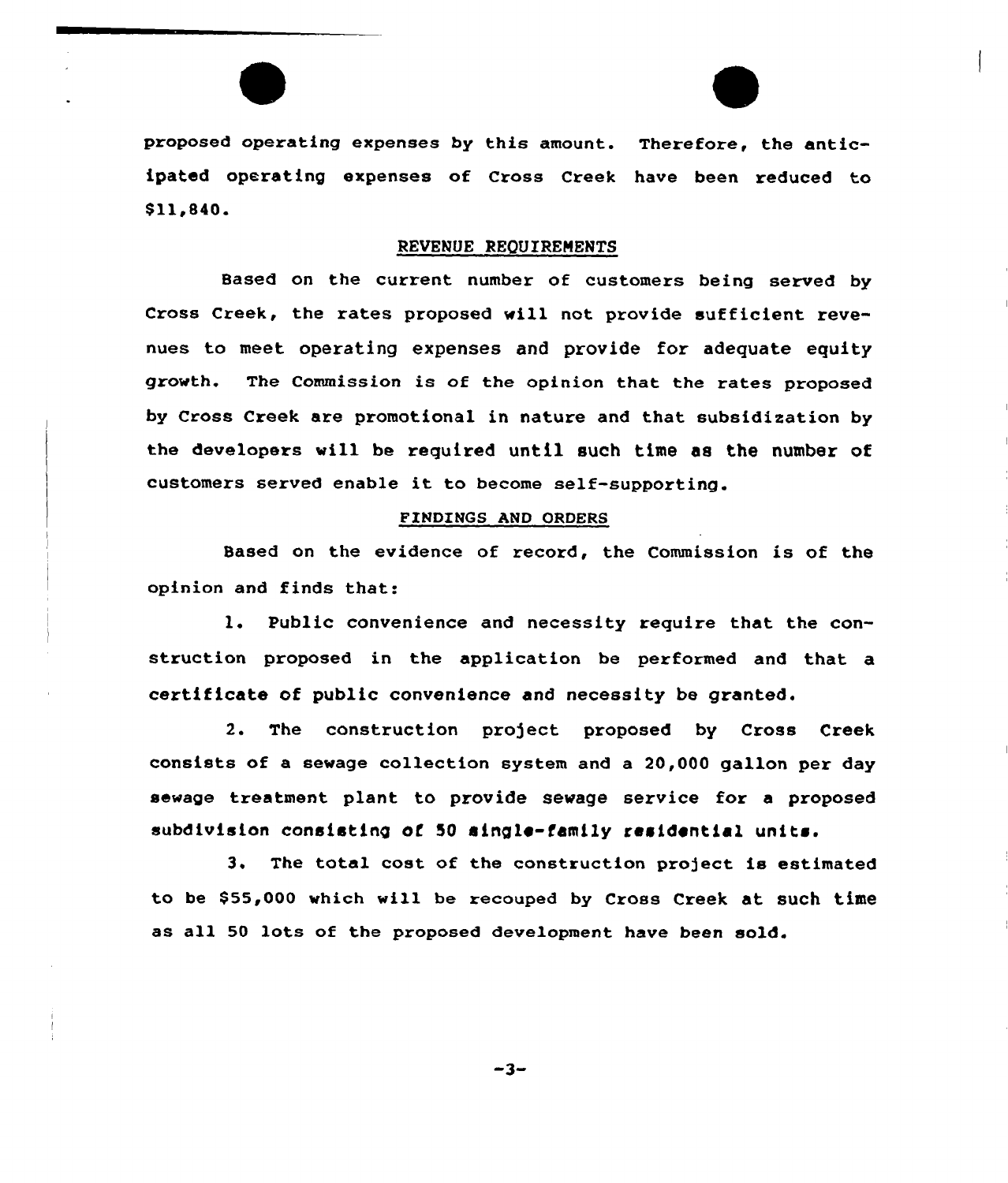4. The proposed initial rate is inadequate at this time to produce the revenue required to meet Cross Creek's operating expenses and provide for sufficient capital growth.

5. The rates proposed by Cross Creek are promotional in nature.

6. <sup>A</sup> utility formed by real estate developers should not request initial rates which are insufficient to meet its anticipated operating requirements. It has been the Commission's experience that rates which are inadequate result in higher operating expenses because of the utility's continuing need to request increased rates. Noreover inadequate initial rates are unfair to the purchasers of the developed lots who expect to pay low sewage fees for a period of time longer than these rates are usually in effect.

7. Cross Creek represented to the Commission that it vill subsidize any shortfall of operating revenue until the subdivision can become self-supporting. The granting of <sup>a</sup> certificate af public convenience and necessity and approval of the rates herein are expressly conditioned on the performance by Cross Creek of such undertaking, and further, on full written disclosure by Cross Creek to its customers that rates may not reflect all the costs of operation of the treatment system. The disclosure shall be made before such customers have committed themselves to purchase property to be served by the system, and shall be in substantially the following form:

-4-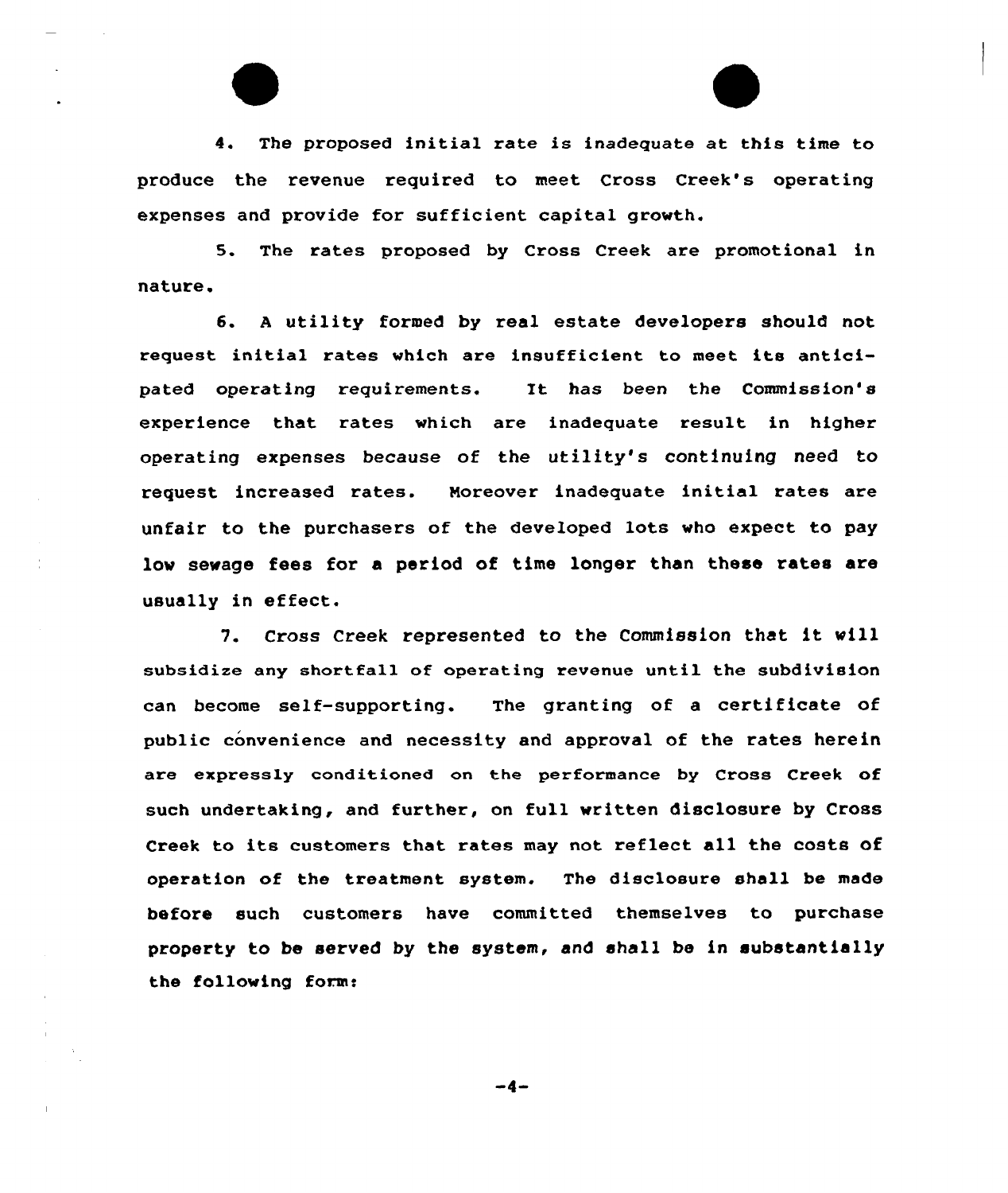

The current rate for sewage disposal services for the subdivision is not sufficient to cover operating expenses without a subsidy from the developer. If this development does not continue<br>as anticipated, your rate may increase substantially in the near future.

8. The Commission is of the opinion that the initial customers should not pay for excess plant capacity and that the initial rate should be based on the total plant capacity. The rate in Appendix <sup>A</sup> is based on plant capacity of 50 customers and is the fair, just and reasonable rate to be charged by Cross Creek.

9. Cross Creek has filed with the Public Service Commission a valid third-party beneficiary agreement as a part of its application.

10. Cross Creek should furnish duly verified documentatian of the total cost of this project including the cost of construction and all other capitalized costs (engineering, legal, administrative, etc.) within <sup>60</sup> days af the date that construction is substantially completed.

ll. Cross Creek should furnish to the Commission <sup>a</sup> copy of the "as-built drawings and a signed statement that the construction has been satisfactorily completed in accordance with the contract plans and specifications within 60 days of the date of substantial completian of this construction.

IT IS THEREFORE ORDERED that Cross Creek be and it hereby is granted a certificate of public convenience and necessity to proceed with the construction of the sewage treatment and callection system described in the application and record.

 $-5-$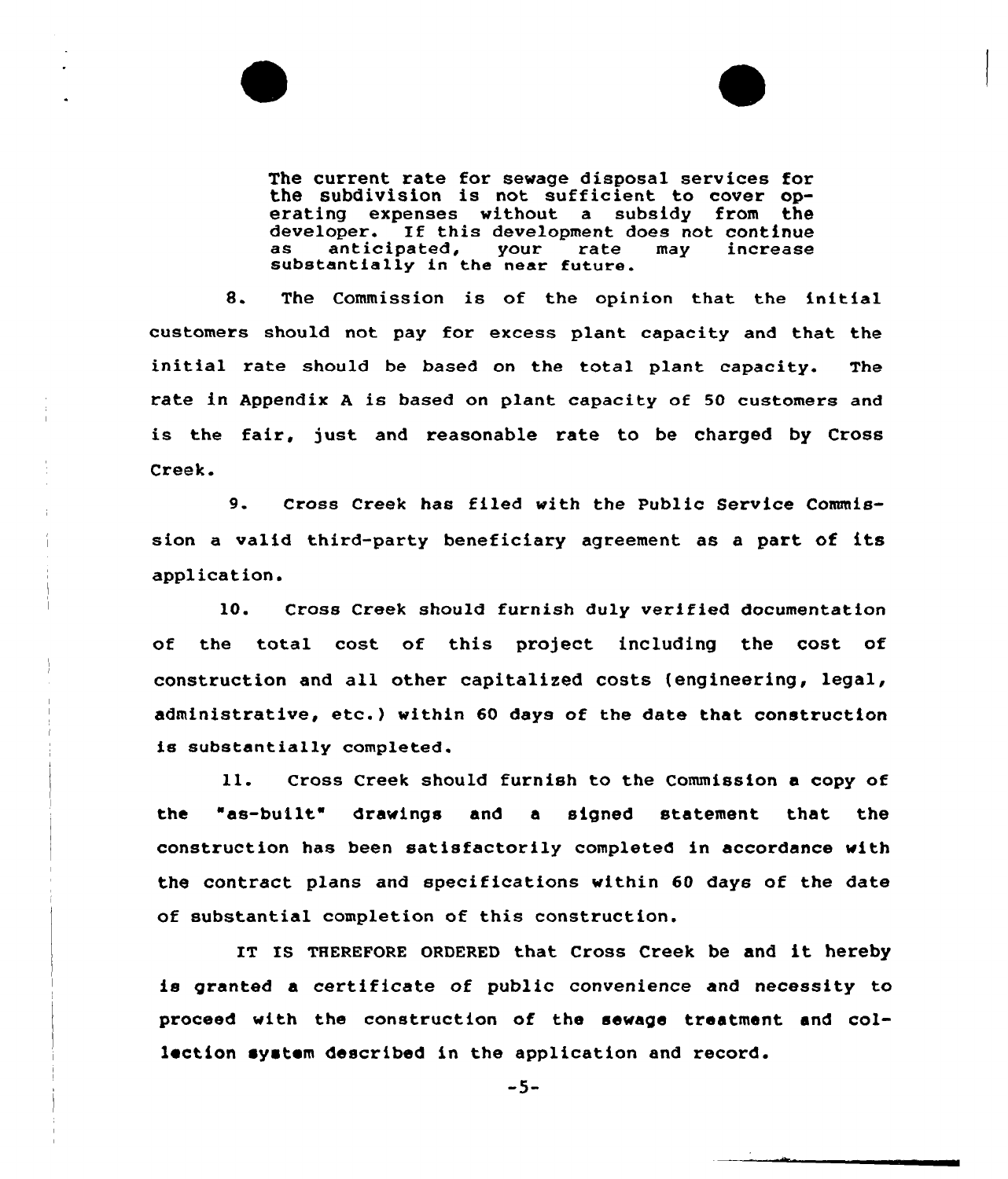

IT IS FURTHER ORDERED that Cross Creek be and it hereby is granted a certificate of public convenience and necessity to operate this sewer system.

IT IS FURTHER ORDERED that the rate in Appendix A is hereby fixed as the fair, just and reasonable rate to be charged by Cross Creek for sewer service rendered on and after the date of this Order.

IT IS FURTHER ORDERED that Cross Creek be and it hereby is directed to abide by the conditions in Finding No. 6. Further, Cross Creek shall notify the existing property owners within 30 days of the date of this Order and shall furnish to the Commission written acknowledgement of notice as contained in Appendix B to this Order within 40 days of the date of this Order. Further, Cross Creek shall furnish to the Commission on a quarterly basis, as required, written acknowledgement af notice from each prospective customer as contained in Appendix B to this Order.

IT IS FURTHER ORDERED that Cross Creek shall file its tariff sheets setting forth the rate approved herein within <sup>20</sup> days of the date of this Order.

IT IS FURTHER ORDERED that Cross Creek shall file with the Commissian duly verified documentation which shows the total costs of the construction herein certificated including all capitalized costs (engineering, legal, administrative, etc.) within <sup>60</sup> days af the date that construction is substantially completed.

 $-6-$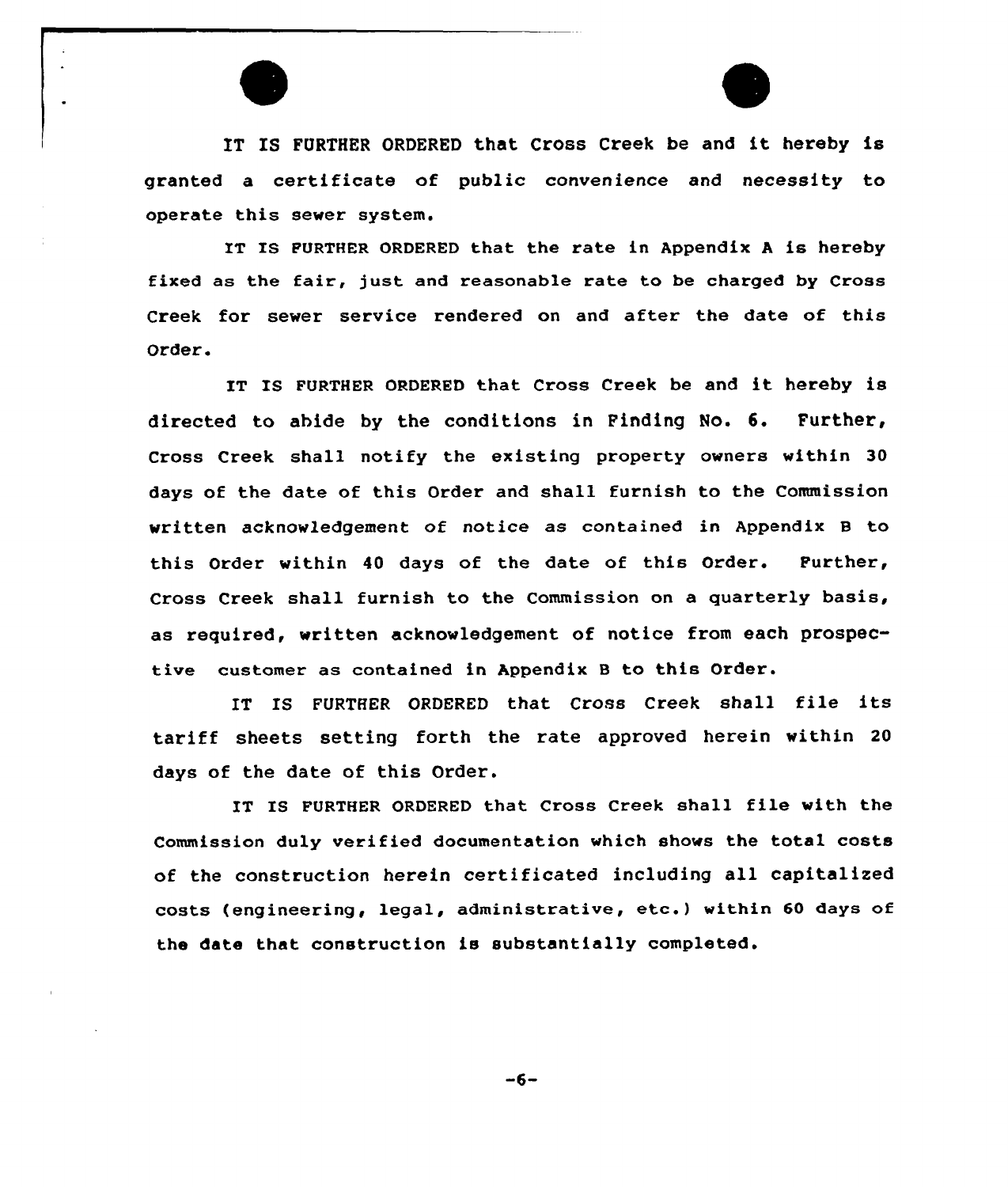IT IS FURTHER ORDERED that Cross Creek shall furnish this Commission with "as-built" drawings and a signed statement that the construction has been satisfactorily completed and has been done in accordance with the contract plans and specifications within 60 days of the date of substantial completion of the proposed construction.

Done at Frankfort, Kentucky, this 6th day of Janaury, 1984.

PUBLIC SERVICE COMMISSION Chairman Vice Chairman

Commissione

ATTEST!

Secretary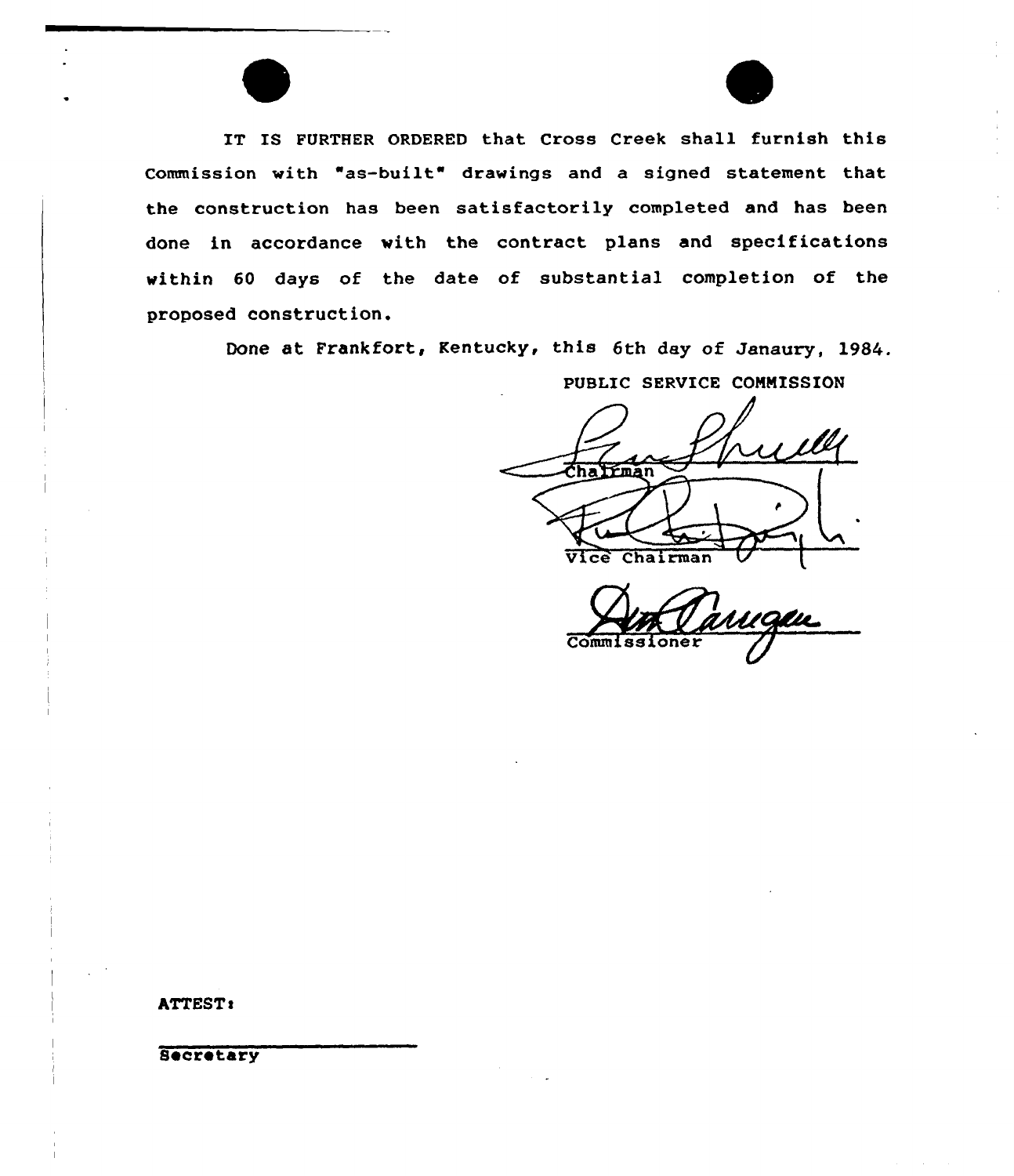



Ĵу

## APPENDIX A

APPENDIX TO AN ORDER OF THE PUBLIC SERVICE COMMISSION IN CASE NO. 8807 DATED JANUARY 6, 1984.

The following rate is prescribed for the customers in the area served by Cross Creek Development Company located in Johnson County, Kentucky.

RATE: Monthly

 $\label{eq:2} \frac{1}{2} \sum_{i=1}^n \frac{1}{2} \sum_{j=1}^n \frac{1}{2} \sum_{j=1}^n \frac{1}{2} \sum_{j=1}^n \frac{1}{2} \sum_{j=1}^n \frac{1}{2} \sum_{j=1}^n \frac{1}{2} \sum_{j=1}^n \frac{1}{2} \sum_{j=1}^n \frac{1}{2} \sum_{j=1}^n \frac{1}{2} \sum_{j=1}^n \frac{1}{2} \sum_{j=1}^n \frac{1}{2} \sum_{j=1}^n \frac{1}{2} \sum_{j=1}^n \frac{1}{$ 

Single Family Residential \$19.73